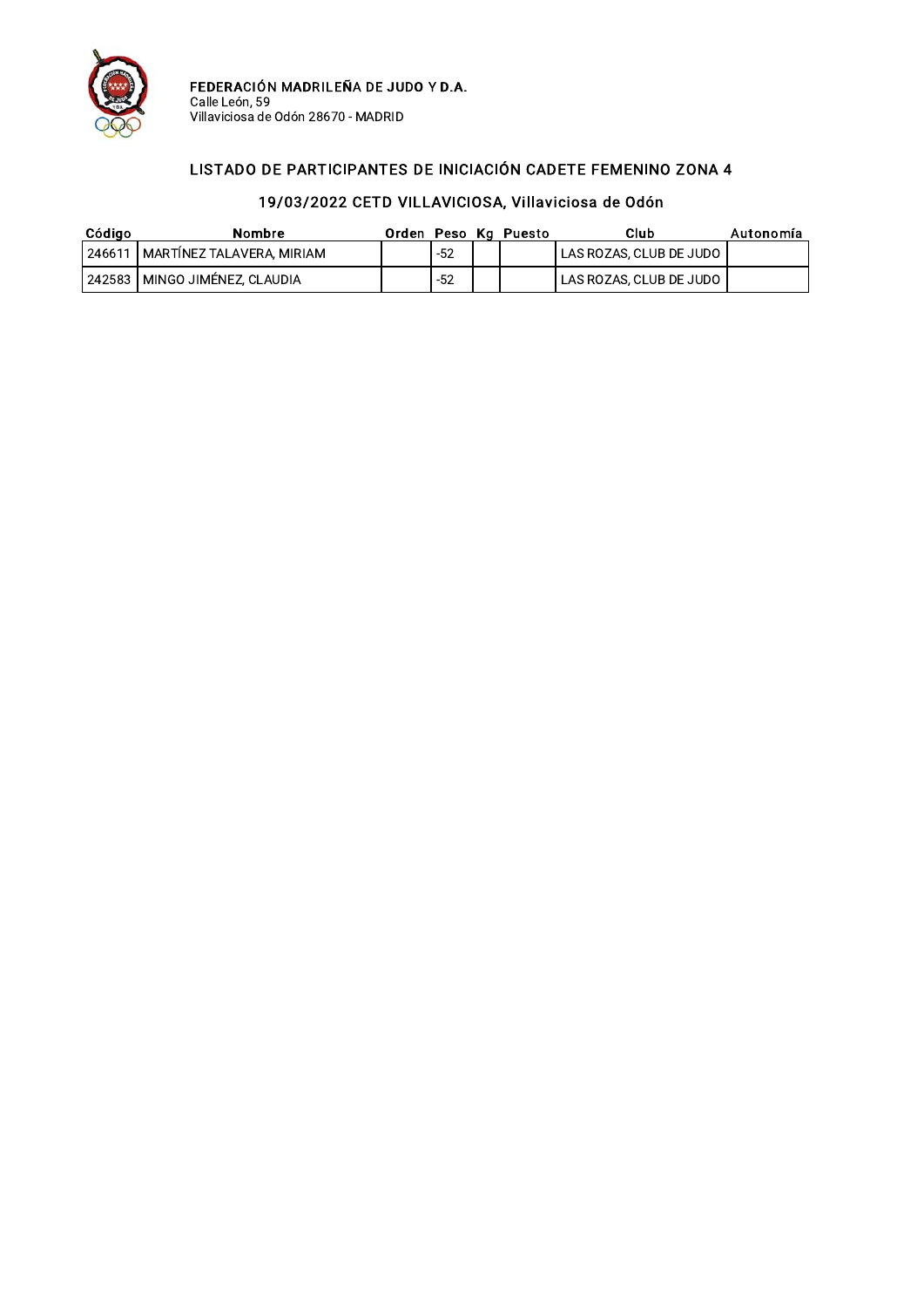

FEDERACIÓN MADRILEÑA DE JUDO Y D.A.<br>Calle León, 59<br>Villaviciosa de Odón 28670 - MADRID

### LISTADO DE PARTICIPANTES DE INICIACIÓN CADETE MASCULINO ZONA 4

| Código | Nombre                       |       | Orden Peso Kg Puesto | <b>Club</b>                 | Autonomía |
|--------|------------------------------|-------|----------------------|-----------------------------|-----------|
| 248836 | <b>BADIOLA GARCIA, ANGEL</b> | -60   |                      | JUDO CLUB POZUELO           |           |
| 245376 | CARVALHO TAVARES, TOMAS      | -66   |                      | JUDO CLUB POZUELO           |           |
| 229231 | DE BLAS COBO, JUAN           | -60   |                      | <b>BUDO GAKKO</b>           |           |
| 246886 | GARCÍA ALMEIDA, ALEJANDRO    | $-81$ |                      | LAS ROZAS, CLUB DE JUDO     |           |
| 246885 | GARCÍA ALMEIDA, RICARDO      | -81   |                      | LAS ROZAS, CLUB DE JUDO     |           |
| 207509 | GARCÍA SUMMERS, FERNANDO     | $-50$ |                      | LAS ROZAS, CLUB DE JUDO     |           |
| 229241 | GIMÉNEZ FERNÁNDEZ, MARIO     | -60   |                      | <b>BUDO GAKKO</b>           |           |
| 234093 | JIMENEZ KUROSZ, JUAN CARLOS  | $-73$ |                      | <b>JUDO CLUB MADRID</b>     |           |
| 203844 | LOPEZ SANCHEZ, DIEGO         | $-81$ |                      | LOREA II, C.D.E.            |           |
| 237882 | MARTINEZ RIAZA, NACHO        | $-50$ |                      | JUDO CLUB POZUELO           |           |
| 243864 | TRUEBA SERRANO, ASIER        | -46   |                      | MAJADAHONDA, CLUB DE JUDO   |           |
| 246595 | VILLANI GIL, MIRCO           | -60   |                      | C.T.D. VILLAVICIOSA DE ODÓN |           |
| 249910 | YUBERO PECELLIN, OWEN LIÀNG  | -66   |                      | JUDOSUR C.D.E.              |           |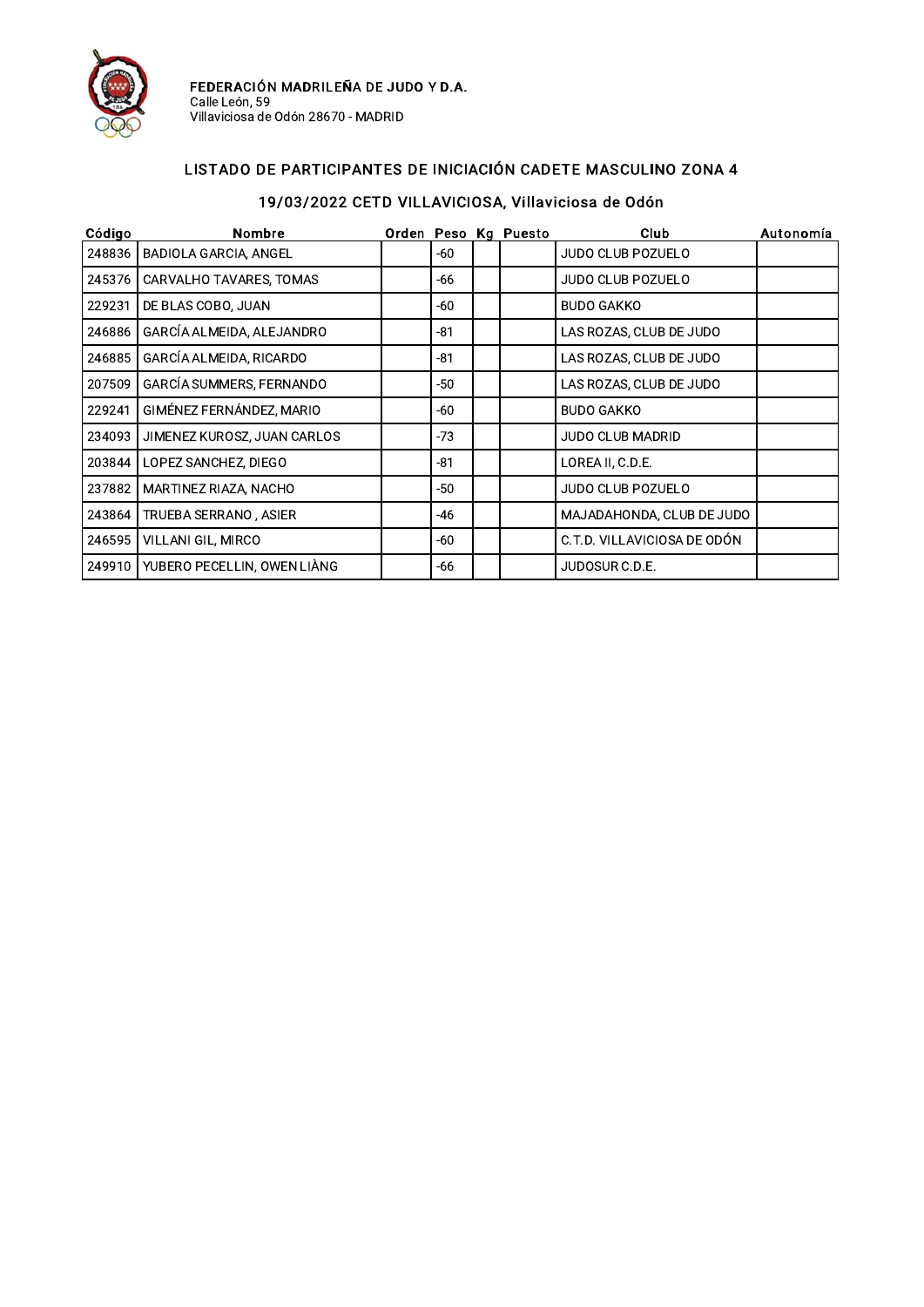

FEDERACIÓN MADRILEÑA DE JUDO Y D.A.<br>Calle León, 59<br>Villaviciosa de Odón 28670 - MADRID

#### LISTADO DE PARTICIPANTES DE INICIACIÓN INFANTIL FEMENINO ZONA 4

| Código | Nombre                           |     | Orden Peso Kg Puesto | Club                   | Autonomía |
|--------|----------------------------------|-----|----------------------|------------------------|-----------|
|        | 231689 CONDE CRESPO, PATRICIA    | -57 |                      | C.D.E. JUDO FONTENEBRO |           |
|        | 238840   CRUCES RIVILLA, DANIELA | -40 |                      | C.D.E. JUDO FONTENEBRO |           |
|        | 215956   FELPETO RUIZ, EVA LUNA  | -48 |                      | C.D.E. JUDO FONTENEBRO |           |
|        | 223705 SANZ LALOMA, EDURNE       | -44 |                      | BUDO GAKKO             |           |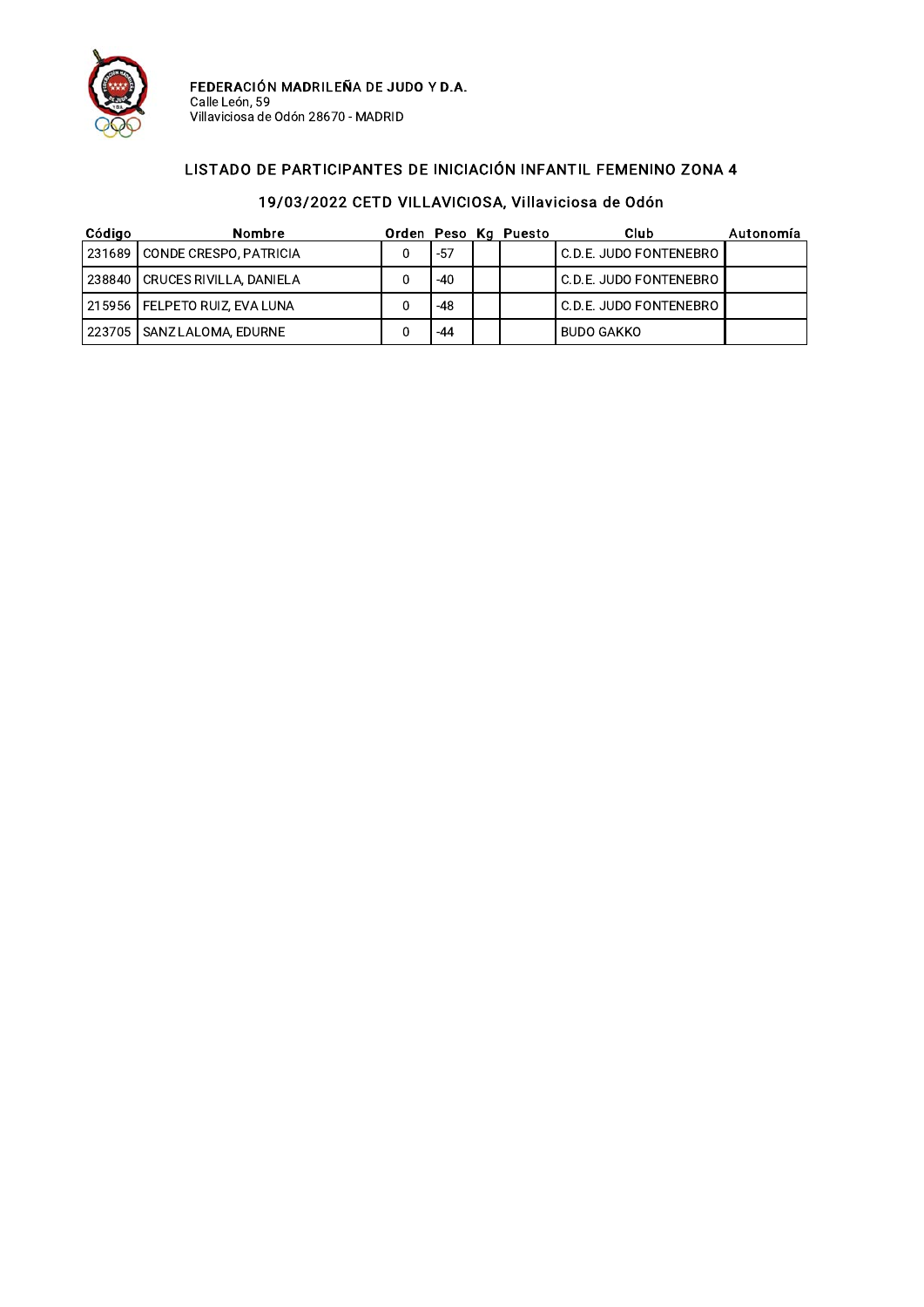

### LISTADO DE PARTICIPANTES DE INICIACIÓN INFANTIL MASCULINO ZONA 4

| Código | Nombre                                           |       | Orden Peso Kg Puesto | Club                                         | Autonomía |
|--------|--------------------------------------------------|-------|----------------------|----------------------------------------------|-----------|
| 208349 | AHUMADA GUIMET, JOAQUÍN                          | $-50$ |                      | CRISTO REY, LAS ROZAS                        |           |
| 254586 | ALLEGRINI RODRIGUEZ MADRIDEJOS,<br><b>ADRIAN</b> | -42   |                      | C.T.D. VILLAVICIOSA DE ODÓN                  |           |
| 246636 | ARCHANCO VELASCO, FERNANDO                       | $-55$ |                      | C.D.E. JUDO FONTENEBRO                       |           |
| 255449 | CAMON FERNANDEZ, FERNANDO                        | $-38$ |                      | MAJADAHONDA, CLUB DE JUDO                    |           |
| 247160 | CAÑIZARES VEGA, DANIEL                           | $-38$ |                      | <b>JUDO CUBAS MISTRAL</b>                    |           |
| 248241 | CHAMORRO SAN LEANDRO, GABRIEL                    | $-38$ |                      | MAJADAHONDA, CLUB DE JUDO                    |           |
| 235854 | DE LA IGLESIA PUERTA, CRISTIAN                   | $-60$ |                      | LOREA II, C.D.E.                             |           |
| 233625 | DÍAZ CABEZAS, MIGUEL                             | $-50$ |                      | <b>CRISTO REY, LAS ROZAS</b>                 |           |
| 235851 | GARCIA ALBA, JUAN CARLOS                         | -60   |                      | C.D.E. JUDO ALCORCON CARLOS<br><b>ARROYO</b> |           |
| 207241 | GARCIA LAGO, DAVID                               | $-38$ |                      | JUDO CUBAS MISTRAL                           |           |
| 207672 | GOMEZ GUERRERO, SAMUEL                           | $-42$ |                      | C.T.D. VILLAVICIOSA DE ODÓN                  |           |
| 247959 | <b>GROSU CERLAT, DAVID</b>                       | $-38$ |                      | TSUKURI, CLUB                                |           |
| 227604 | IGLESIA GONZALEZ, SERGIO                         | $-38$ |                      | <b>SERPA JUDO CLUB</b>                       |           |
| 243115 | JIMÉNEZ ARIAS, LEONARDO                          | $-42$ |                      | TSUKURI, CLUB                                |           |
| 247269 | LOPEZ-SORS CASANUEVA, MATEO                      | -55   |                      | C.T.D. VILLAVICIOSA DE ODÓN                  |           |
| 253354 | MARTIN ACOSTA, ARLEY FERNANDO                    | -50   |                      | C.D.E. JUDO FONTENEBRO                       |           |
| 252661 | MARTINEZ FERNANDEZ, NICOLAS                      | -60   |                      | C.D.E. JUDO FONTENEBRO                       |           |
| 248813 | MENOR SARRIA, NOEL                               | -38   |                      | JUDO CUBAS MISTRAL                           |           |
| 213884 | MUÑOZ SANCHEZ, PABLO                             | $-46$ |                      | JUDO CLUB POZUELO                            |           |
| 229725 | OUHDA ABBIOUI, ANWAR                             | $-50$ |                      | JUDO CLUB POZUELO                            |           |
| 247028 | RENTERO MASCAREÑA, MATEO                         | $-55$ |                      | C.D.E. JUDO FONTENEBRO                       |           |
| 254154 | ROBLES GONZALEZ, NACHO CHUC                      | $-38$ |                      | CRISTO REY, LAS ROZAS                        |           |
| 246040 | ROHRBACH, ALEJANDRO                              | -38   |                      | C.T.D. VILLAVICIOSA DE ODÓN                  |           |
| 229243 | ROMERO MORA, DANIEL                              | $-55$ |                      | <b>BUDO GAKKO</b>                            |           |
| 217302 | SAN ANDRES PARADA, ANDER                         | -38   |                      | JUDO CUBAS MISTRAL                           |           |
| 237352 | VAZQUEZ GARCIA, MATIAS                           | -60   |                      | <b>BUDO GAKKO</b>                            |           |
| 253478 | VENTERO MUÑOZ, DAVID                             | $+66$ |                      | <b>BUDO GAKKO</b>                            |           |
| 246993 | VILLARREAL GARCIA, DANIEL                        | -46   |                      | IBARAKI, CLUB                                |           |
| 243621 | ZOU, YICHEN                                      | $+66$ |                      | C.T.D. VILLAVICIOSA DE ODÓN                  |           |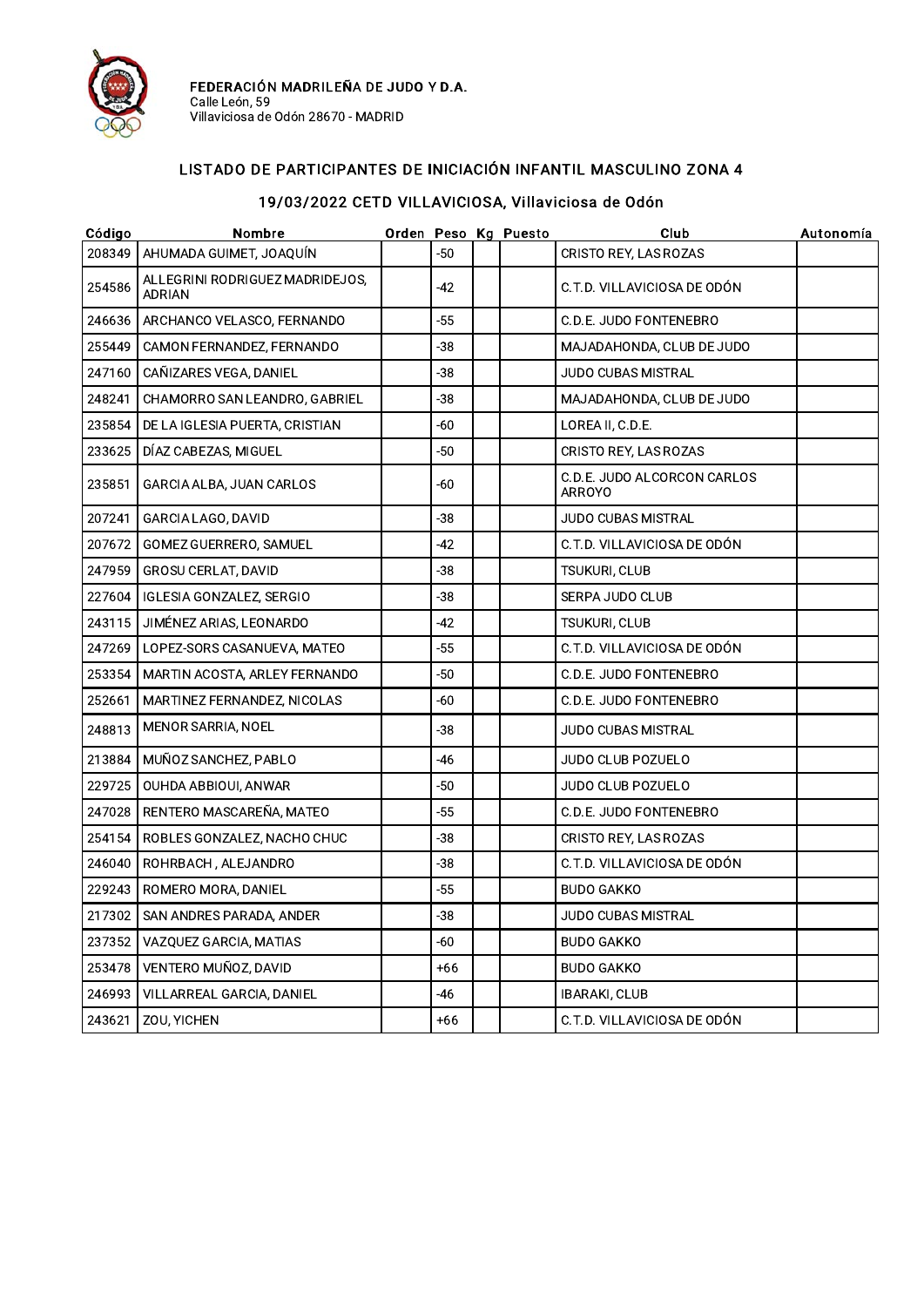

### ZONA 4 CADE I E FEMENINO

#### Cadete - Judo<br>\* \* \* \* \* \* \* \* CETD VILLAVICIOSA VIIIaviciosa de Odon 19/03/2022

### $-44$

| <b>NOMBRE</b>                       | <b>CLUB</b>            | <b>PUESTO</b> | <b>INCIDENCIAS</b> |
|-------------------------------------|------------------------|---------------|--------------------|
| NUÑO DE LA ROSA CENTENO.<br>l CARLA | C.D.E. JUDO FONTENEBRO |               |                    |

### $-48$

| <b>NOMBRE</b>                        | <b>CLUB</b>                         | PUESTO INCIDENCIAS |
|--------------------------------------|-------------------------------------|--------------------|
| l GALLEGO PEREZ-OLIVARES.<br>I IRFNF | <b>GREDOS SAN DIEGO</b>             |                    |
| I GARCIA ALARCON. INES               | ، C.D.E. JUDO VILLALBA<br>KAZOKUKAN |                    |

### $-52$

| <b>NOMBRE</b>                         | <b>CLUB</b>                       | <b>PUESTO</b> | <b>INCIDENCIAS</b> |
|---------------------------------------|-----------------------------------|---------------|--------------------|
| <b>GONZALEZ SAN FRUTOS, PAULA</b>     | C.D.E. JUDO FONTENEBRO            |               |                    |
| GONZALEZ-PUERTOLAS<br>RUIPEREZ, CARLA | <b>GREDOS SAN DIEGO</b>           |               | Faltan licencias   |
| RECLUSA MORENO, CAROLINA              | C.D.E. JUDO FONTENEBRO            |               | Faltan licencias   |
| RIOS FERNANDEZ, JIMENA                | C.D.E. JUDO VILLALBA<br>KAZOKUKAN |               |                    |
| TORO ALONSO, MARTINA                  | LAS ROZAS, CLUB DE JUDO           |               |                    |

### $-57$

| <b>NOMBRE</b>                | <b>CLUB</b>                           | <b>PUESTO</b> | <b>INCIDENCIAS</b>      |
|------------------------------|---------------------------------------|---------------|-------------------------|
| Garcia Rodríguez, Pastora    | ASOCIACION DE JUDO<br><b>MOSTOLES</b> |               | <b>Faltan licencias</b> |
| GIRALDA CUBAS, PAOLA         | <b>JUDO CUBAS MISTRAL</b>             |               |                         |
| <b>GOMEZ CARLOS, CLAUDIA</b> | C.D.E. JUDO VILLALBA<br>KAZOKUKAN     |               |                         |
| <b>GUO, LUCIA</b>            | C.T.D. VILLAVICIOSA DE<br>ODÓN        |               | Faltan licencias        |
| LIZONDO SOTO, CAMILA HEIDI   | <b>GREDOS SAN DIEGO</b>               |               | Faltan licencias        |
| RIVERO LÓPEZ, IRENE          | LAS ROZAS, CLUB DE JUDO               |               |                         |

| <b>NOMBRE</b>                                  | <b>CLUB</b>                           | <b>PUESTO</b> | <b>INCIDENCIAS</b>      |
|------------------------------------------------|---------------------------------------|---------------|-------------------------|
| AAMMART, RAYAA                                 | C.D.E. JUDO FONTENEBRO                |               | <b>Faltan licencias</b> |
| CARAZO LACUNZA, ANDREA                         | MONTE TABOR, JUDO CLUB                |               |                         |
| <b>GARCIA-MANZANARES ALEU.</b><br><b>LEIRE</b> | <b>IBARAKI, CLUB</b>                  |               |                         |
| MONTEALEGRE MORÁN, IRENE                       | <b>GREDOS SAN DIEGO</b>               |               | Faltan licencias        |
| MONTSERRAT BENÍTEZ<br>ROJAS, ADRIANA           | C.D.E. JUDO FONTENEBRO                |               | <b>Faltan licencias</b> |
| MORENO SERRANO, MARTA                          | <b>GREDOS SAN DIEGO</b>               |               | Faltan licencias        |
| POYATOS HERRERO, ANIA                          | C.T.D. VILLAVICIOSA DE<br><b>ODÓN</b> |               |                         |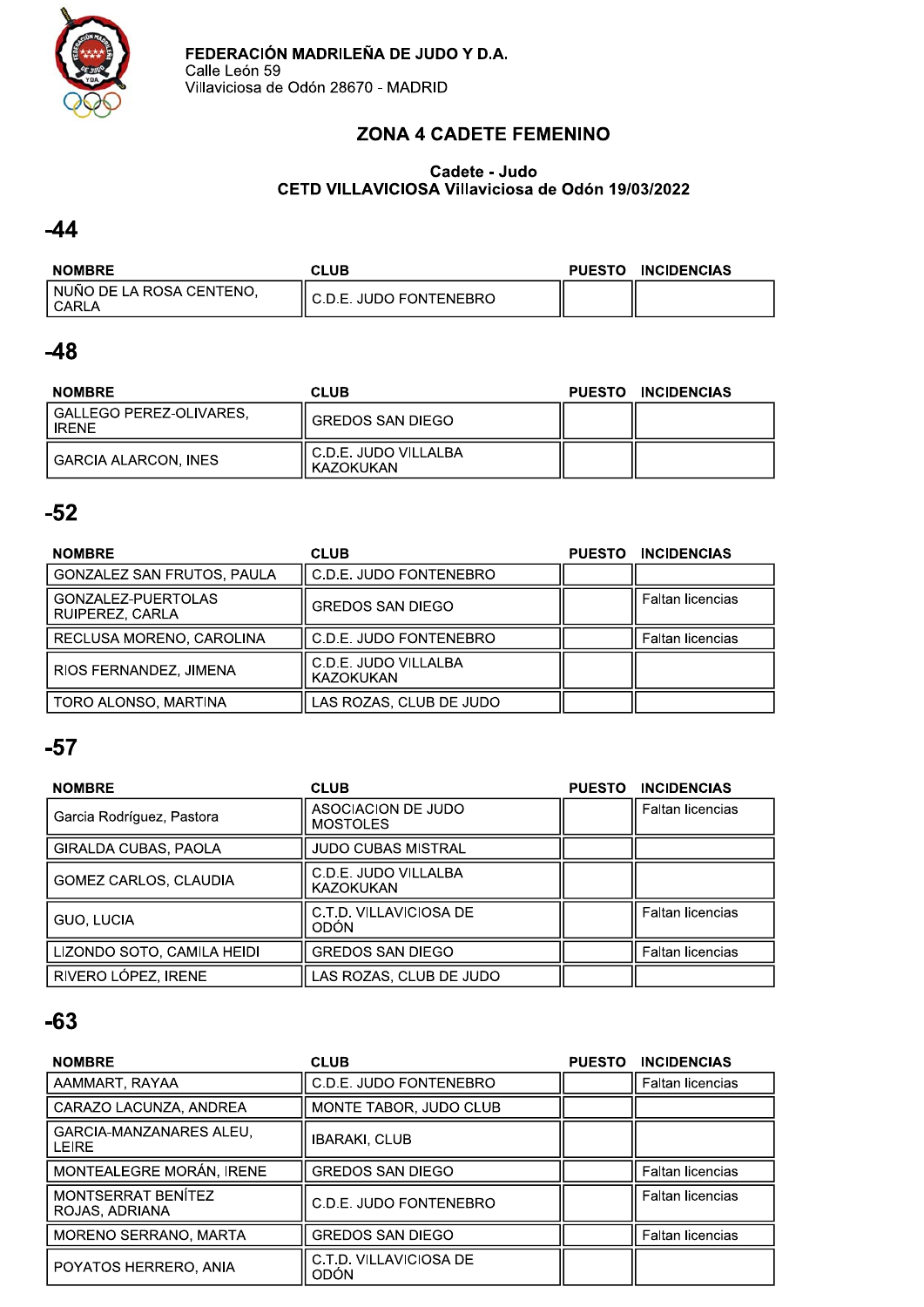

**NOMBRE CLUB** PUESTO INCIDENCIAS **JIMENEZ MARQUEZ, DANIELA C.D.E. JUDO FONTENEBRO** LINARES FREIRE, ELSA MAJADAHONDA, CLUB DE JUDO

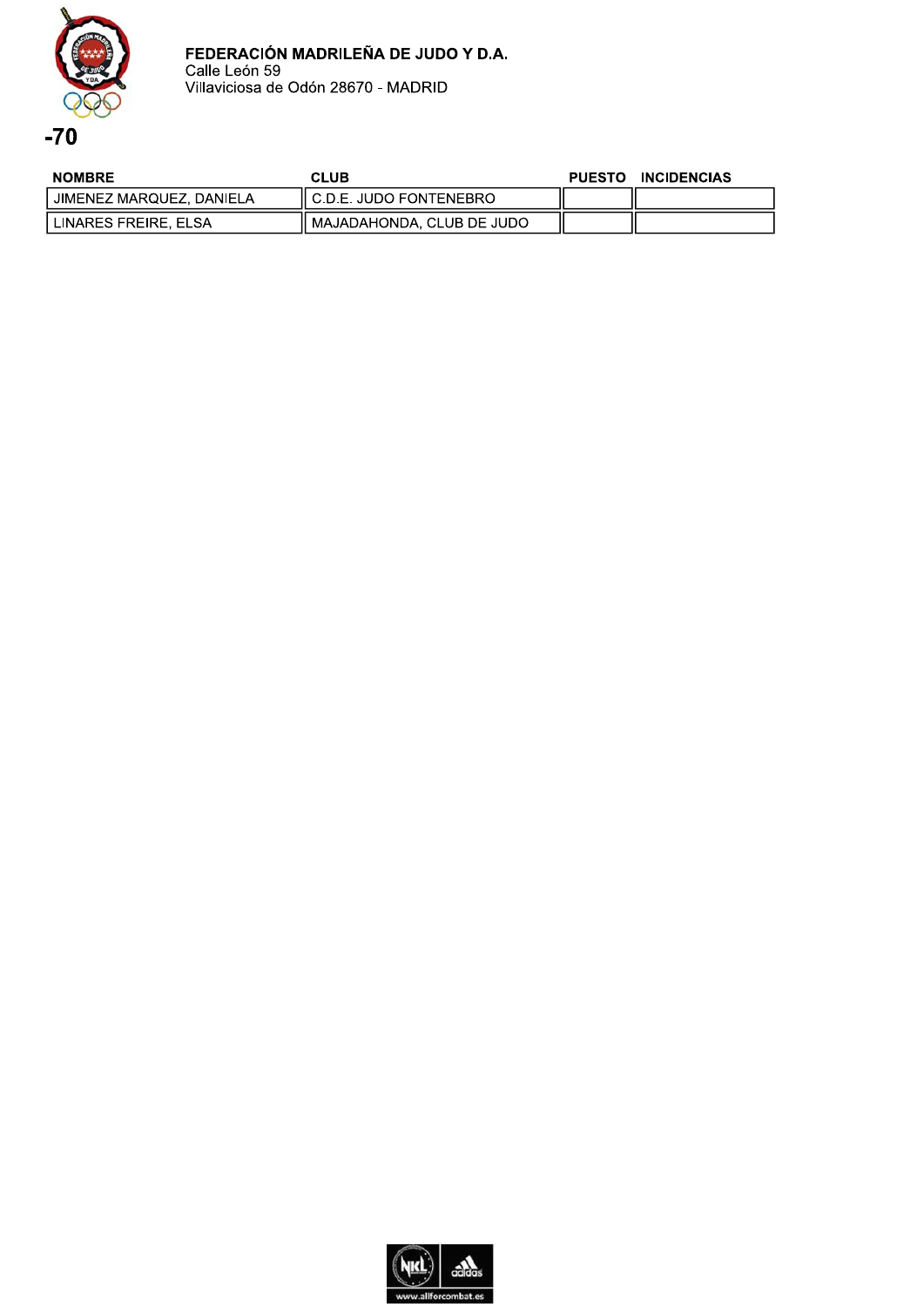

### ZONA 4 CADETE MASCULINO

#### Cadete - Judo CETD VILLAVICIOSA Villaviciosa de Odón 19/03/2022

#### $+90$

| <b>NOMBRE</b>                         | <b>CLUB</b>                                  | <b>PUESTO</b> | <b>INCIDENCIAS</b> |
|---------------------------------------|----------------------------------------------|---------------|--------------------|
| FERNÁNDEZ HERNÁNDEZ,<br>PEDRO HIGINIO | <b>GREDOS SAN DIEGO</b>                      |               | Faltan licencias   |
| <b>GARCIA ROJAS, RODRIGO</b>          | C.D.E. JUDO FONTENEBRO                       |               |                    |
| <b>MARTÍN ROBLEDO, IKER</b>           | <b>GREDOS SAN DIEGO</b>                      |               |                    |
| MORENO MEDINA, VICTOR                 | C.D.E. JUDO ALCORCON<br><b>CARLOS ARROYO</b> |               |                    |

### $-50$

| <b>NOMBRE</b>                              | <b>CLUB</b>                                  | <b>PUESTO</b> | <b>INCIDENCIAS</b> |
|--------------------------------------------|----------------------------------------------|---------------|--------------------|
| CARABIAS MARIN, DIEGO                      | MAJADAHONDA, CLUB DE JUDO                    |               | Faltan licencias   |
| CHICO PINO, FERNANDO                       | ASOCIACION DE JUDO<br><b>MOSTOLES</b>        |               |                    |
| DIAZ ROMAN, DIEGO                          | LAS ROZAS, CLUB DE JUDO                      |               |                    |
| KAISER FERNANDEZ, ALVARO                   | C.T.D. VILLAVICIOSA DE<br>ODÓN               |               |                    |
| LIÑARES DUDA, FRANCISCO<br><b>JAVIER</b>   | C.D.E. JUDO ALCORCON<br><b>CARLOS ARROYO</b> |               |                    |
| LOZANO RUBIO, JESUS                        | ASOCIACION DE JUDO<br><b>MOSTOLES</b>        |               |                    |
| LOZANO RUBIO, RAFAEL                       | ASOCIACION DE JUDO<br><b>MOSTOLES</b>        |               |                    |
| ROMERA BARRAGAN, NOE                       | BOADILLA DEL MONTE JUDO<br>CLUB              |               |                    |
| ZULETA DE REALES CONDE,<br><b>SANTIAGO</b> | MONTE TABOR, JUDO CLUB                       |               |                    |

| <b>NOMBRE</b>                   | <b>CLUB</b>                           | <b>PUESTO</b> | <b>INCIDENCIAS</b>      |
|---------------------------------|---------------------------------------|---------------|-------------------------|
| ARAUZ HERNANDEZ, GONZALO        | TSUKURI, CLUB                         |               |                         |
| BARRAGAN FERNANDEZ, JOSE        | JUDOSUR C.D.E.                        |               |                         |
| CARO ANCOECHEA, RAFAEL<br>ÀNGEL | <b>GREDOS SAN DIEGO</b>               |               |                         |
| CEREZO CARNICEL, MARCO          | TSUKURI. CLUB                         |               |                         |
| <b>GARCÍA CARDIEL, RODRIGO</b>  | LAS ROZAS, CLUB DE JUDO               |               | <b>Faltan licencias</b> |
| GARCÍA GONZÁLEZ, DIEGO          | <b>BUDO GAKKO</b>                     |               |                         |
| <b>GARCÍA MORENO, DIEGO</b>     | <b>GREDOS SAN DIEGO</b>               |               |                         |
| <b>GONZALEZ ARRIBAS, RUBEN</b>  | ASOCIACION DE JUDO<br><b>MOSTOLES</b> |               |                         |
| HERNÁNDEZ CASSAU, SERGIO        | SERPA JUDO CLUB                       |               |                         |
| MARZO RUEDA, JOSE MANUEL        | MAJADAHONDA, CLUB DE JUDO             |               |                         |
| <b>TEBAR ZAMORA, RUBEN</b>      | <b>GREDOS SAN DIEGO</b>               |               | Faltan licencias        |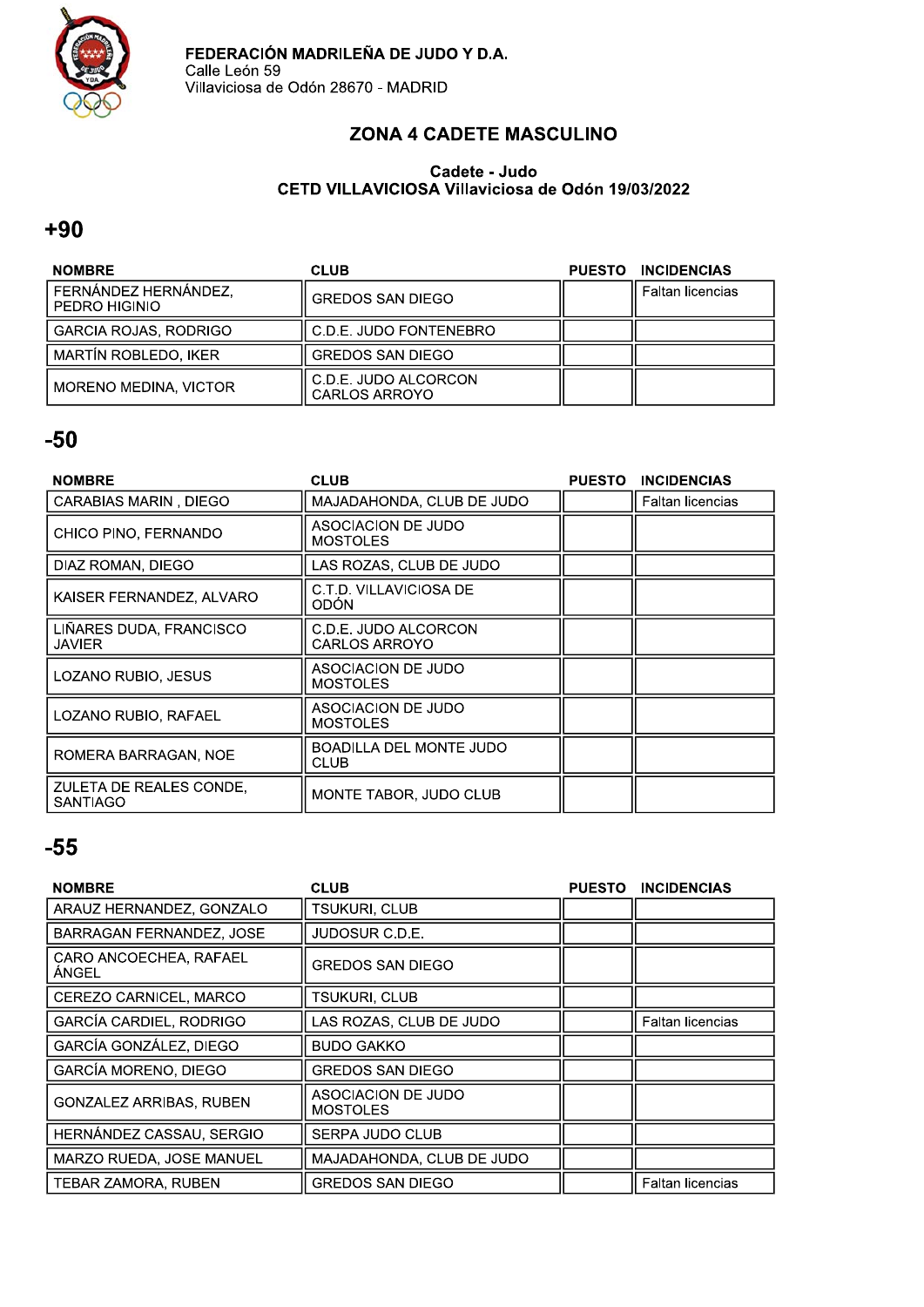

| <b>NOMBRE</b>                               | <b>CLUB</b>                                  | <b>PUESTO</b> | <b>INCIDENCIAS</b> |
|---------------------------------------------|----------------------------------------------|---------------|--------------------|
| ALCAZAR SUERO, SAMUEL                       | <b>JUDO CLUB CASVI BOADILLA</b>              |               |                    |
| BARREDA MENÉNDEZ, DANIEL                    | <b>GREDOS SAN DIEGO</b>                      |               | Faltan licencias   |
| CARAZO LACUNZA, JULIO                       | MONTE TABOR, JUDO CLUB                       |               |                    |
| FERNANDEZ CARRASCO, LUCAS                   | C.D.E. JUDO FONTENEBRO                       |               |                    |
| FERNANDEZ CERVERA, GAEL                     | ASOCIACION DE JUDO<br><b>MOSTOLES</b>        |               |                    |
| FLORES GUERRA, RODRIGO                      | <b>BUDO GAKKO</b>                            |               |                    |
| GÓMEZ ARROYO, ROBERTO                       | C.D.E. JUDO ALCORCON<br><b>CARLOS ARROYO</b> |               |                    |
| JORGE VILLAREJO, ÁLVARO                     | TSUKURI, CLUB                                |               |                    |
| LLAGOSTERA GARCÍA-SETIEN,<br><b>EDUARDO</b> | C.D.E. JUDO VILLALBA<br>KAZOKUKAN            |               |                    |
| MARTIN LOBO, PABLO                          | C.D.E. JUDO FONTENEBRO                       |               |                    |
| MULEY MUÑOZ, DIEGO                          | LAS ROZAS, CLUB DE JUDO                      |               |                    |
| NAVARRO ZALDIVAR, MATHIAS                   | MAJADAHONDA, CLUB DE JUDO                    |               |                    |
| PEREZ GARCIA, ARTURO                        | C.D.E. JUDO VILLALBA<br><b>KAZOKUKAN</b>     |               |                    |
| RADKOV ATANASOV, GEORGI                     | MAJADAHONDA, CLUB DE JUDO                    |               |                    |
| ROY EZQUERRA, JAIME                         | C.D.E. JUDO ALCORCON<br><b>CARLOS ARROYO</b> |               |                    |
| RUIZ ALCAZAR, YUNE                          | C.T.D. VILLAVICIOSA DE<br><b>ODÓN</b>        |               |                    |
| SÁNCHEZ LÓPEZ, JUAN                         | LAS ROZAS, CLUB DE JUDO                      |               | Faltan licencias   |
| SANTAMARIA PINTO, MATEO                     | MONTE TABOR, JUDO CLUB                       |               |                    |
| SEGADO FERNANDEZ, MARCOS                    | C.D.E. JUDO VILLALBA<br><b>KAZOKUKAN</b>     |               |                    |
| SEN MARTIN, IVAN                            | C.D.E. JUDO ALCORCON<br>CARLOS ARROYO        |               |                    |
| VELASCO LABRADO, DIEGO                      | JUDO CLUB POZUELO                            |               |                    |
| ZULETA DE REALES CONDE,<br><b>MARTIN</b>    | MONTE TABOR, JUDO CLUB                       |               |                    |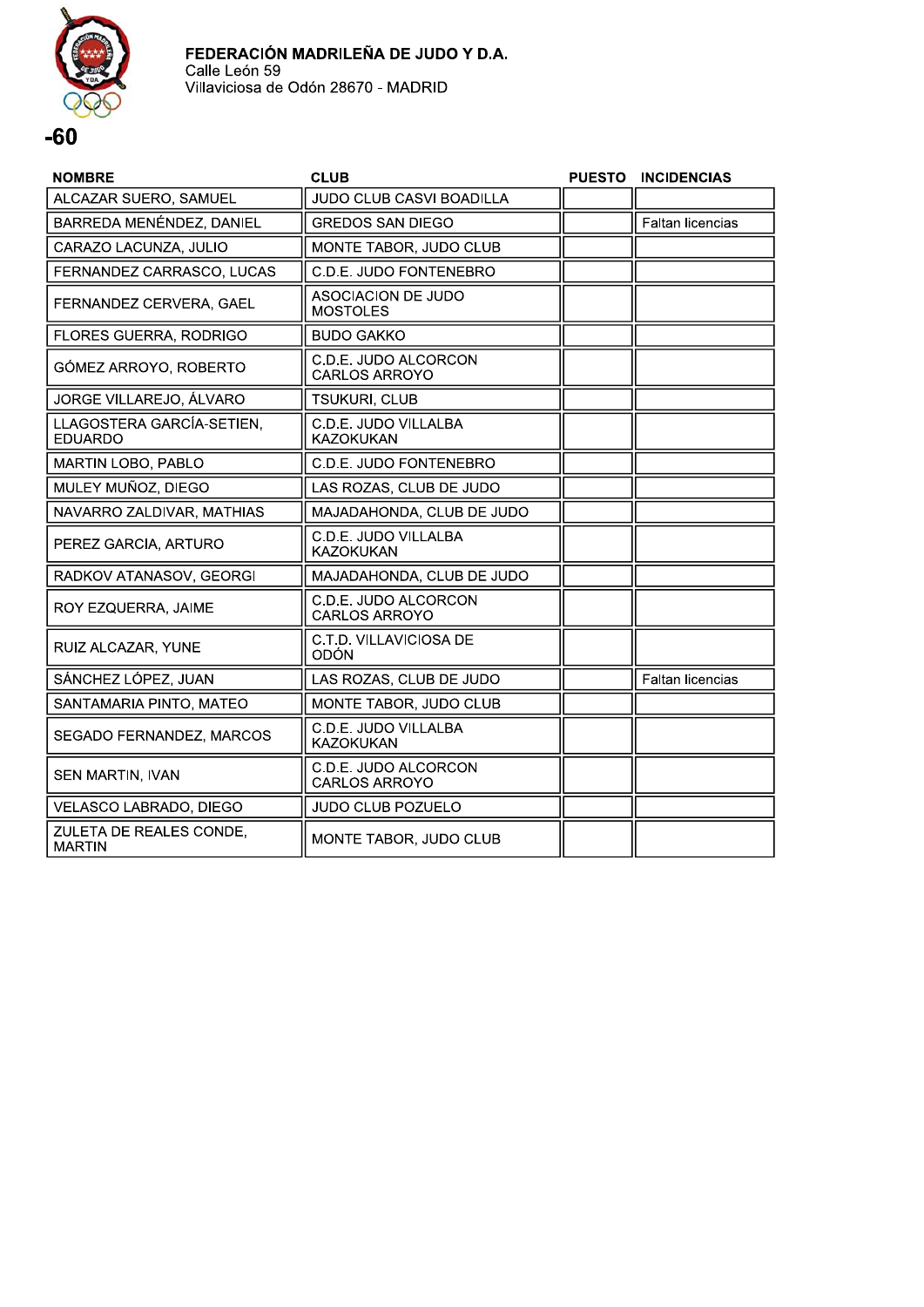

| <b>NOMBRE</b>                          | <b>CLUB</b>                                   | <b>PUESTO</b> | <b>INCIDENCIAS</b>      |
|----------------------------------------|-----------------------------------------------|---------------|-------------------------|
| BLAZQUEZ SANZ, VICTOR                  | C.T.D. VILLAVICIOSA DE<br>ODÓN                |               |                         |
| BOUZA YUSTE, ADRIÁN                    | VILLANUEVA DEL PARDILLO<br>P.D.M.             |               |                         |
| CASERMEIRO GALLEGO,<br><b>NICOLAS</b>  | MAJADAHONDA, CLUB DE JUDO                     |               |                         |
| DOMINGO RODRIGUEZ, GERMAN              | ALPEDRETE, AYUNTAMIENTO                       |               |                         |
| DORADO RODRIGUEZ, ALONSO               | <b>GREDOS SAN DIEGO</b>                       |               |                         |
| ESCUDERO SAJARDO, SERGIO               | <b>GREDOS SAN DIEGO</b>                       |               | Faltan licencias        |
| FERNANDEZ SAINZ, RAÚL                  | C.T.D. VILLAVICIOSA DE<br>ODÓN                |               |                         |
| GARCIA KOUADIO, JOSE LUIS              | MAJADAHONDA, CLUB DE JUDO                     |               |                         |
| GONZALEZ JABON, ALVARO                 | LEE, GIMNASIO                                 |               |                         |
| GONZALEZ-FELGUEROSO<br>SUPERCHI, PEDRO | MAJADAHONDA, CLUB DE JUDO                     |               |                         |
| HERNANDO FUSTER, ALEJANDRO             | <b>GREDOS SAN DIEGO</b>                       |               | Faltan licencias        |
| INIESTA ORTIZ, BRUNO                   | <b>GREDOS SAN DIEGO</b>                       |               | <b>Faltan licencias</b> |
| MARTINEZ SEVILLANO, RAUL               | <b>IBARAKI, CLUB</b>                          |               |                         |
| MIER AROCO, DAVID                      | C.D.E. JUDO ALCORCON<br><b>CARLOS ARROYO</b>  |               |                         |
| MORENO SERRANO, JAIME                  | <b>GREDOS SAN DIEGO</b>                       |               | Faltan licencias        |
| NUÑEZ MORON, ALVARO                    | <b>BOADILLA DEL MONTE JUDO</b><br><b>CLUB</b> |               |                         |
| PANIZO GUTIERREZ,<br><b>ALEJANDRO</b>  | LAS ROZAS, CLUB DE JUDO                       |               |                         |
| PAREDES DIETZ, LUCAS                   | C.T.D. VILLAVICIOSA DE<br><b>ODÓN</b>         |               |                         |
| PATIÑO MARKIV, IVAN                    | ASOCIACION DE JUDO<br><b>MOSTOLES</b>         |               |                         |
| PESCADOR GARCÍA, JORGE                 | MAJADAHONDA, CLUB DE JUDO                     |               |                         |
| RAMIREZ MONTOYA, PABLO                 | EUROPEO DE MADRID, COLEGIO                    |               |                         |
| REDONDO MARTÍNEZ, DANIEL               | ASOCIACION DE JUDO<br><b>MOSTOLES</b>         |               |                         |
| SÁENZ RAMOS, CARLOS                    | MAJADAHONDA, CLUB DE JUDO                     |               |                         |
| SANCHEZ BARRIOS, ÁLVARO                | LAS ROZAS, CLUB DE JUDO                       |               |                         |
| SANCHO HAGEN, JESUS                    | ENCINAS DE BOADILLA, CLUB                     |               |                         |
| SANZ BENITO, IVAN                      | LOREA II, C.D.E.                              |               |                         |
| TARJUELO CLEMENTE, HUGO                | BALDER, COLEGIO                               |               |                         |
| VERGARA CARRILERO, SERGIO              | GREDOS SAN DIEGO                              |               | Faltan licencias        |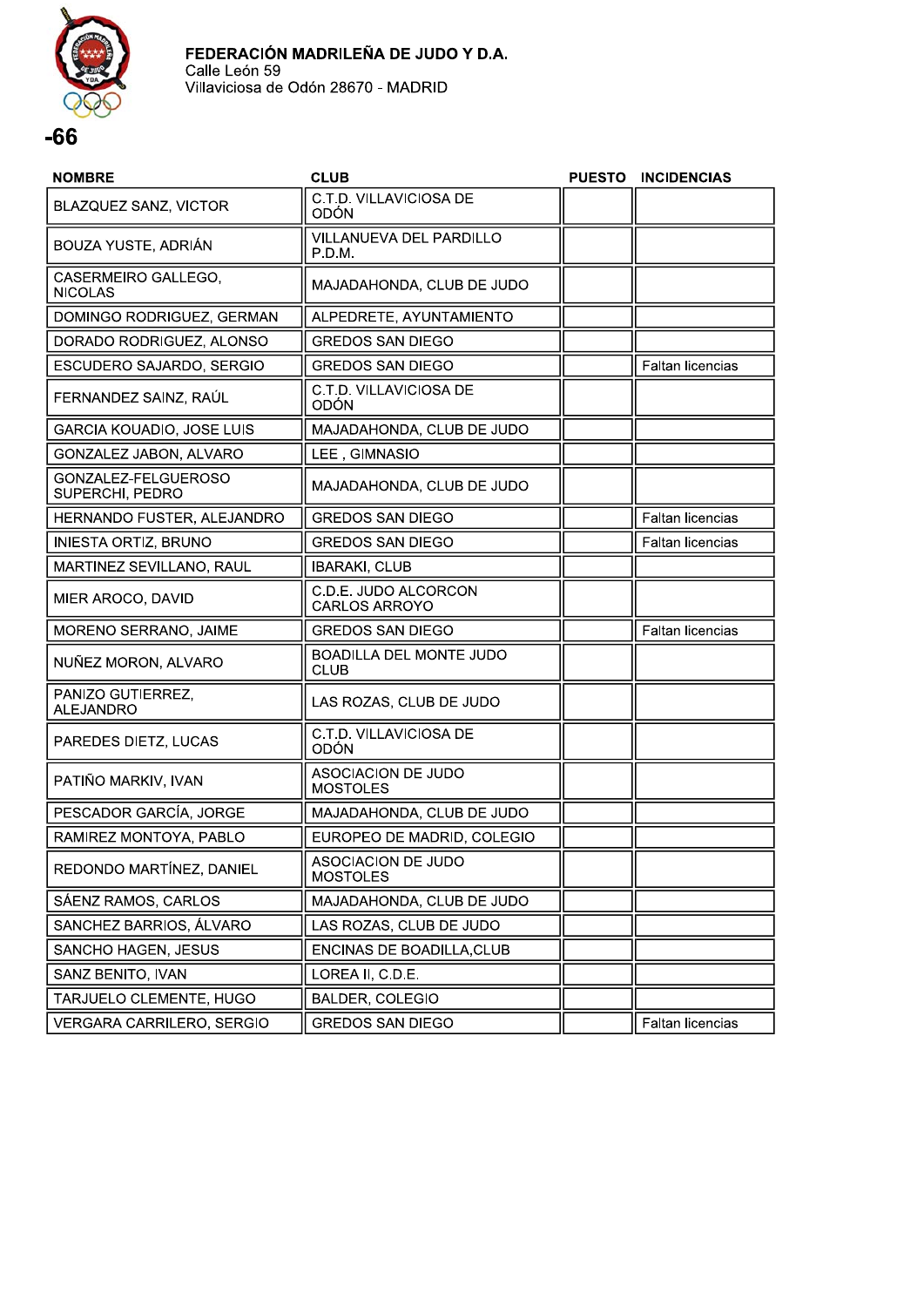



| <b>NOMBRE</b>                                       | <b>CLUB</b>                                  | <b>PUESTO</b> | <b>INCIDENCIAS</b>      |
|-----------------------------------------------------|----------------------------------------------|---------------|-------------------------|
| LOZANO-GOTOR GOMEZ,<br><b>FRANCISCO</b>             | <b>GREDOS SAN DIEGO</b>                      |               | Faltan licencias        |
| ABDEL GKHANI, NURDIN                                | C.D.E. JUDO CLUB BRUNETE                     |               |                         |
| ALVARO GUEVARA, ALEJANDRO                           | C.D.E. JUDO FONTENEBRO                       |               | <b>Faltan licencias</b> |
| ASTUDILLO GARCIA, BELTRAN                           | C.D.E. JUDO FONTENEBRO                       |               |                         |
| <b>BLANCO GARCIA, EDUARDO</b>                       | <b>GREDOS SAN DIEGO</b>                      |               |                         |
| <b>BLANCO-HORTIGUERA PEDRERO.</b><br><b>RODRIGO</b> | EUROPEO DE MADRID, COLEGIO                   |               |                         |
| BRAVO SANCHEZ-RUBIO,<br><b>ADRIAN</b>               | <b>IBARAKI, CLUB</b>                         |               |                         |
| CARRERO SORIA, HUGO                                 | BALDER, COLEGIO                              |               |                         |
| CASTRO MERÁS, SAMUEL                                | <b>GREDOS SAN DIEGO</b>                      |               | Faltan licencias        |
| FERNANDEZ SAINZ, ÁNGEL                              | C.T.D. VILLAVICIOSA DE<br>ODÓN               |               |                         |
| JIMENEZ MIGUEL, ALEJANDRO                           | ASOCIACION DE JUDO<br><b>MOSTOLES</b>        |               |                         |
| MARTIN CRISOSTOMO PUERTAS,<br>RAUL                  | C.D.E. JUDO ALCORCON<br><b>CARLOS ARROYO</b> |               |                         |
| MARTIN SANCHEZ, GONZALO                             | C.D.E. JUDO VILLALBA<br><b>KAZOKUKAN</b>     |               |                         |
| SANCHEZ CABELLO, JORGE                              | MAJADAHONDA, CLUB DE JUDO                    |               |                         |
| TORO OTAÑO, BERNARDO                                | C.D.E. JUDO FONTENEBRO                       |               |                         |
|                                                     |                                              |               |                         |

| <b>NOMBRE</b>                                 | <b>CLUB</b>                                  | <b>PUESTO</b> | <b>INCIDENCIAS</b>      |
|-----------------------------------------------|----------------------------------------------|---------------|-------------------------|
| ACEBRON GUTIERREZ, IGNACIO                    | LAS ROZAS, CLUB DE JUDO                      |               |                         |
| <b>BULLIDO GARCIA, LUIS</b><br><b>ENRIQUE</b> | <b>IBARAKI, CLUB</b>                         |               |                         |
| CARMONA TEJERO, LUIS                          | ENCINAS DE BOADILLA, CLUB                    |               |                         |
| CIENCIA GUTIÉRREZ, JUAN<br><b>LUIS</b>        | LEE . GIMNASIO                               |               | <b>Faltan licencias</b> |
| DIEZ ESSONO, CHRISTIAN                        | <b>ASOCIACION DE JUDO</b><br><b>MOSTOLES</b> |               |                         |
| GALINDO ASKRABA, ALEJANDRO                    | <b>GREDOS SAN DIEGO</b>                      |               |                         |
| GONZALEZ DAVILA, ARTURO                       | ASOCIACION DE JUDO<br><b>MOSTOLES</b>        |               |                         |
| LOPEZ ROYO, ISIDRO                            | ALPEDRETE, AYUNTAMIENTO                      |               |                         |
| MORENO LOPEZ, TOMAS                           | <b>GREDOS SAN DIEGO</b>                      |               | <b>Faltan licencias</b> |
| MORENO RICO, HECTOR                           | LAS ROZAS, CLUB DE JUDO                      |               |                         |
| POLO REDONDO, ANGEL                           | VILLANUEVA DEL PARDILLO<br>P.D.M.            |               |                         |

| <b>NOMBRE</b>                             | CLUB                 | <b>PUESTO</b> | <b>INCIDENCIAS</b> |
|-------------------------------------------|----------------------|---------------|--------------------|
| l FERNANDEZ BLANCO.<br>I FRANCISCO JAVIER | ` BUDO GAKKO I       |               |                    |
| l VALLE GARCIA. MARIO                     | <b>IBARAKI, CLUB</b> |               |                    |

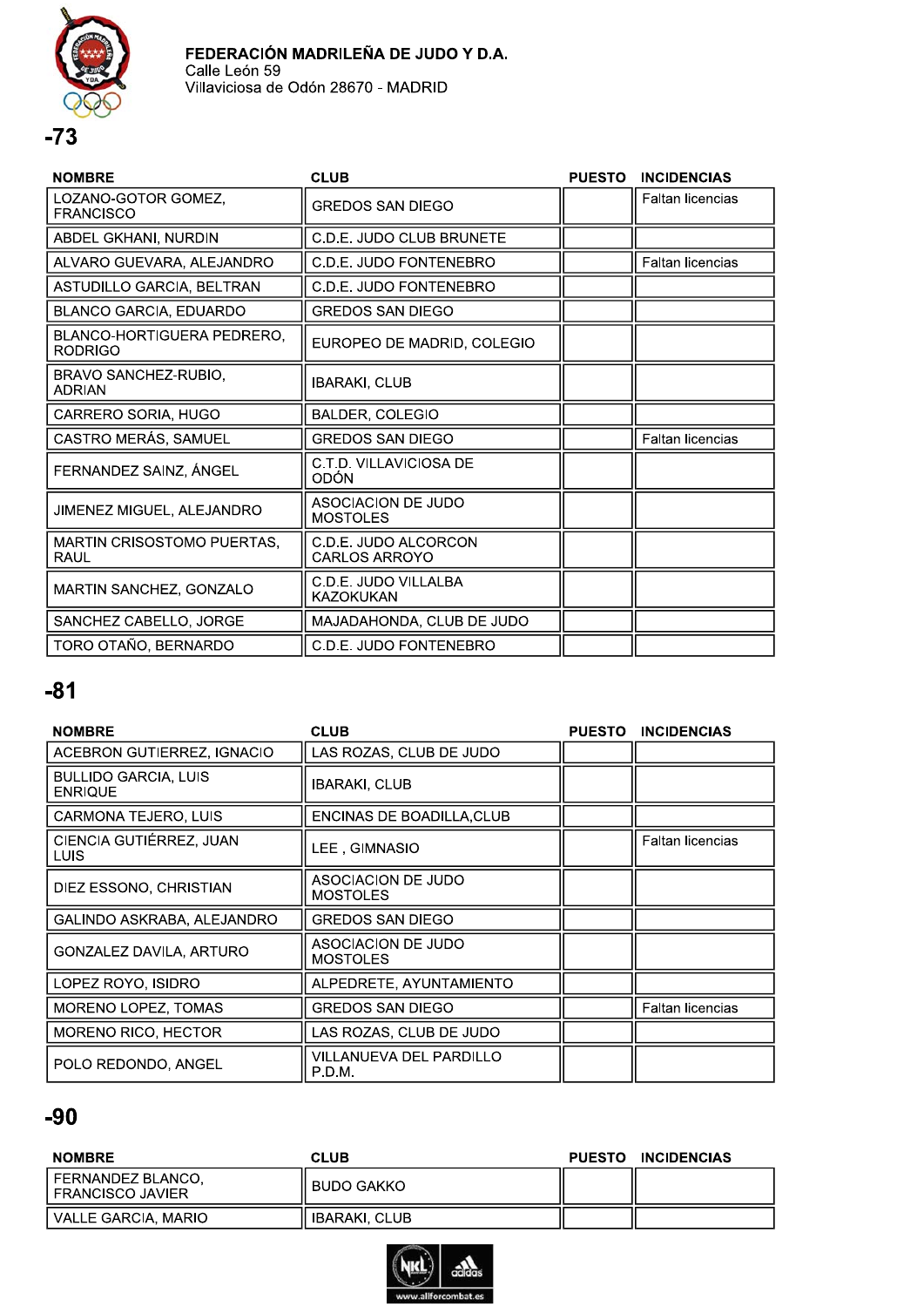

### ZONA 4 INFANTIL FEMENINO

#### Infantii - Judo<br>A CETD VILLAVICIOSA VIIIaviciosa de Odon 19/03/2022

### $+63$

| <b>NOMBRE</b>                 | <b>CLUB</b>                           | <b>PUESTO</b> | <b>INCIDENCIAS</b> |
|-------------------------------|---------------------------------------|---------------|--------------------|
| <b>GARCIA MARIN, CAYETANA</b> | <b>JUDO CLUB CASVI BOADILLA</b>       |               |                    |
| MIGUEL MIER, ALEJANDRA        | <b>JUDO CLUB CASVI BOADILLA</b>       |               | Faltan licencias   |
| RABAH ARRIBAS, SARA           | ALPEDRETE, AYUNTAMIENTO               |               |                    |
| SANCHEZ GUTIERREZ, MARTINA    | ASOCIACION DE JUDO<br><b>MOSTOLES</b> |               |                    |

### $-40$

| <b>NOMBRE</b>           | CLUB                   | <b>PUESTO</b> | <b>INCIDENCIAS</b> |
|-------------------------|------------------------|---------------|--------------------|
| EVA<br>! MORENO TORRES. | <b>JUDO FONTENEBRO</b> |               |                    |

### $-44$

| <b>NOMBRE</b>                 | <b>CLUB</b>                           | <b>PUESTO</b> | <b>INCIDENCIAS</b> |
|-------------------------------|---------------------------------------|---------------|--------------------|
| <b>CUESTA TEJERO, DANIELA</b> | <b>JUDO CUBAS MISTRAL</b>             |               |                    |
| HERNANDEZ GUTIERREZ, JARA     | C.D.E. JUDO ALCORCON<br>CARLOS ARROYO |               |                    |
| LOSANA FLOREA, LAURA          | <b>IBARAKI, CLUB</b>                  |               |                    |
| MUÑOZ PAVON, ANIA             | LEE. GIMNASIO                         |               |                    |
| PEREZ GALAN, CANDELA          | <b>JUDO CLUB POZUELO</b>              |               |                    |

### $-48$

| <b>NOMBRE</b>                                     | <b>CLUB</b>              | <b>PUESTO</b> | <b>INCIDENCIAS</b> |
|---------------------------------------------------|--------------------------|---------------|--------------------|
| AAMMART, FATIMA                                   | C.D.E. JUDO FONTENEBRO   |               |                    |
| ACEITUNO RUIZ, LUCÍA                              | C.D.E. JUDO FONTENEBRO   |               |                    |
| <b>CORREDOR PRADELL, ELBA</b>                     | C.D.E. JUDO CLUB BRUNETE |               |                    |
| <b>FREIRE GARCIA-SERRANO.</b><br><b>VALENTINA</b> | C.D.E. JUDO FONTENEBRO   |               |                    |
| JIMENO GONZALEZ, ROCIO                            | C.D.E. JUDO FONTENEBRO   |               |                    |

| <b>NOMBRE</b>                  | <b>CLUB</b>                                   | <b>PUESTO</b> | <b>INCIDENCIAS</b>      |
|--------------------------------|-----------------------------------------------|---------------|-------------------------|
| HERNANDEZ CALVO, SILVIA        | <b>BOADILLA DEL MONTE JUDO</b><br><b>CLUB</b> |               |                         |
| IOANAS, ANDREEA ALEXANDRA      | LEE, GIMNASIO                                 |               |                         |
| <b>MARTIN GARCIA, MIRIAM</b>   | C.D.E. JUDO FONTENEBRO                        |               |                         |
| MORCILLO FERNÁNDEZ, ALBA       | ASOCIACION DE JUDO<br><b>MOSTOLES</b>         |               |                         |
| RODRIGUEZ FEDOROVA.<br>VALERIA | <b>GREDOS SAN DIEGO</b>                       |               | <b>Faltan licencias</b> |
| RUBIO CORPA, JULIA             | LAS ROZAS. CLUB DE JUDO                       |               |                         |
| SANTIN MORENO, MIRIAM          | <b>BOADILLA DEL MONTE JUDO</b><br><b>CLUB</b> |               |                         |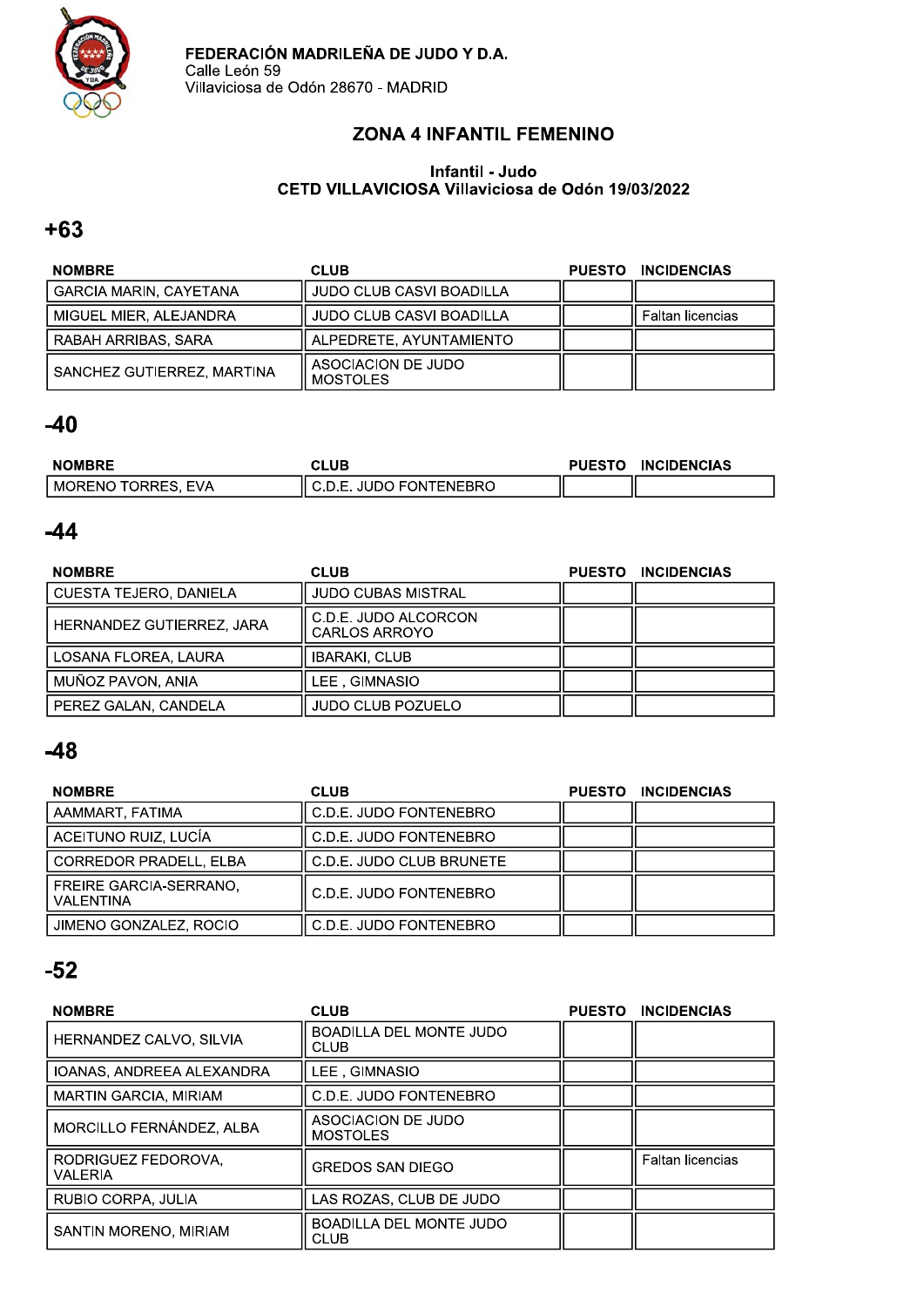

| <b>NOMBRE</b>                        | <b>CLUB</b>                           | <b>PUESTO</b> | <b>INCIDENCIAS</b>      |
|--------------------------------------|---------------------------------------|---------------|-------------------------|
| ARELLANO MOLINA, PALOMA              | LEE, GIMNASIO                         |               |                         |
| ARROYO FERNANDEZ, IRENE              | <b>IBARAKI, CLUB</b>                  |               |                         |
| CASTILLEJOS CASTAÑO,<br><b>CARLA</b> | <b>GREDOS SAN DIEGO</b>               |               | <b>Faltan licencias</b> |
| CORVERA MADROÑO, ALBA                | ASOCIACION DE JUDO<br><b>MOSTOLES</b> |               |                         |
| GIRALDA CUBAS, ALEJANDRA             | <b>JUDO CUBAS MISTRAL</b>             |               |                         |
| SANZ JIMÉNEZ, ROCÍO                  | <b>GREDOS SAN DIEGO</b>               |               | <b>Faltan licencias</b> |

| <b>NOMBRE</b>                        | CLUB                      | <b>PUESTO</b> | <b>INCIDENCIAS</b> |
|--------------------------------------|---------------------------|---------------|--------------------|
| ∣ GARCIA-MANZANARES ALEU.<br>DANIELA | IBARAKI, CLUB             |               |                    |
| RIERA GARCÍA, NORA                   | ll C.D.E. JUDO FONTENEBRO |               |                    |

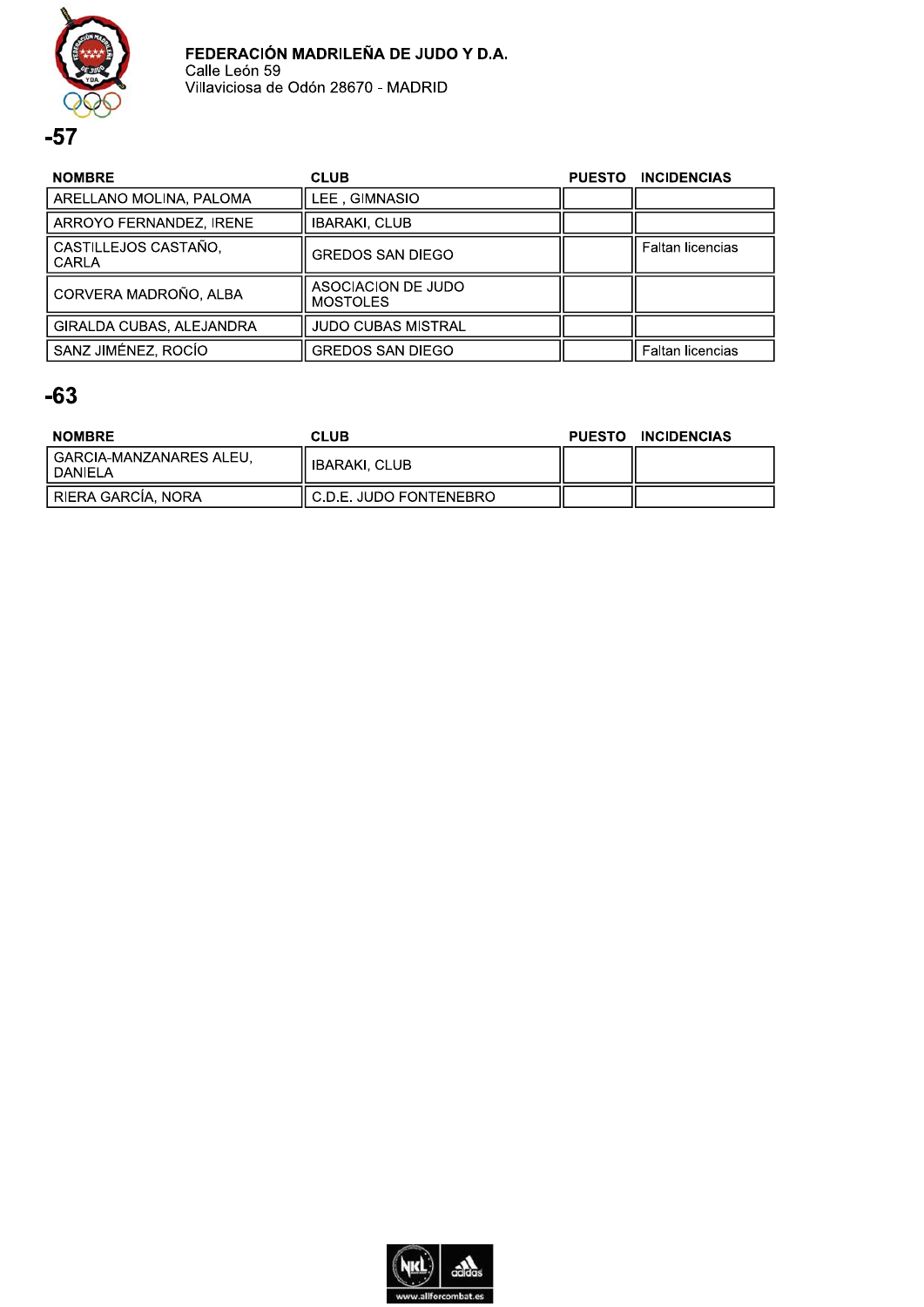

### ZONA 4 INFANTIL MASCULINO

#### Infantil - Judo CETD VILLAVICIOSA Villaviciosa de Odón 19/03/2022

#### $+66$

| <b>NOMBRE</b>              | <b>CLUB</b>                           | <b>PUESTO</b> | <b>INCIDENCIAS</b> |
|----------------------------|---------------------------------------|---------------|--------------------|
| ALONSO GIL, DIEGO          | JUDOSUR C.D.E.                        |               |                    |
| BUSTINZA ATOMEI, MARIO     | LAS ROZAS, CLUB DE JUDO               |               |                    |
| <b>GARCÍA MARTIN, NOEL</b> | EUROPEO DE MADRID, COLEGIO            |               |                    |
| GUTIERREZ GONZALEZ, ADRIAN | ASOCIACION DE JUDO<br><b>MOSTOLES</b> |               |                    |
| <b>ISAC, MARIUS</b>        | ASOCIACION DE JUDO<br>MOSTOLES        |               |                    |
| LOZANO PRIVADO, ALVARO     | <b>GREDOS SAN DIEGO</b>               |               |                    |
| NUEDA MELERO, ALBERTO      | ASOCIACION DE JUDO<br><b>MOSTOLES</b> |               |                    |
| SAIEGH SOLÍS, MARSEL       | LAS ROZAS. CLUB DE JUDO               |               | Faltan licencias   |
| SALAMA GARCIA. RODRIGO     | <b>GREDOS SAN DIEGO</b>               |               |                    |
| TEJADA ESCUDERO. SERGIO    | ASOCIACION DE JUDO<br><b>MOSTOLES</b> |               |                    |

### $-38$

| <b>NOMBRE</b>                        | <b>CLUB</b>                | <b>PUESTO</b> | <b>INCIDENCIAS</b> |
|--------------------------------------|----------------------------|---------------|--------------------|
| DE VICENTE CUETARA.<br><b>PELAYO</b> | MAJADAHONDA, CLUB DE JUDO  |               |                    |
| ANDRES JIMENEZ, IVAN                 | MAJADAHONDA, CLUB DE JUDO  |               |                    |
| ANTELO GARCIA, MARCOS                | JUDOSUR C.D.E.             |               |                    |
| BENAYAS ÁLVAREZ, ÁLVARO              | <b>BUDO GAKKO</b>          |               |                    |
| <b>BLANCO BARRAS, CARLOS</b>         | MAJADAHONDA. CLUB DE JUDO  |               |                    |
| ESCOLANO FERNÁNDEZ.<br>ADRIÁN        | EUROPEO DE MADRID, COLEGIO |               |                    |
| FERNANDEZ CUADRADO, MARIO            | MAJADAHONDA, CLUB DE JUDO  |               |                    |
| MARZO RUEDA, SERGIO                  | MAJADAHONDA, CLUB DE JUDO  |               |                    |
| RUEDAS BALBUENA, JORGE               | MAJADAHONDA, CLUB DE JUDO  |               |                    |
| SANZ JIMÉNEZ, SERGIO                 | TSUKURI. CLUB              |               |                    |
| TAKEUCHI ARCE. KENJI                 | LAS ROZAS. CLUB DE JUDO    |               |                    |
| YAGÜE LANCHA, MARCOS                 | MONTE TABOR, JUDO CLUB     |               |                    |

| <b>NOMBRE</b>                              | <b>CLUB</b>                                   | <b>PUESTO</b> | <b>INCIDENCIAS</b> |
|--------------------------------------------|-----------------------------------------------|---------------|--------------------|
| DE VICENTE HERNANDO, MARCO                 | C.D.E. JUDO FONTENEBRO                        |               |                    |
| HERNANDEZ CASSAU, PABLO                    | SERPA JUDO CLUB                               |               |                    |
| LAMAS MORENO, ANIBAL                       | C.D.E. JUDO FONTENEBRO                        |               |                    |
| LAZARO-CARRASCO GALVÁN,<br><b>ADOLFO</b>   | LAS ROZAS, CLUB DE JUDO                       |               |                    |
| LÓPEZ RAMOS, MARIO                         | TSUKURI. CLUB                                 |               |                    |
| MÉNDEZ GARCÍA, PABLO                       | EUROPEO DE MADRID, COLEGIO                    |               |                    |
| NOVO VELAZQUEZ, MIGUEL<br><b>MARCELINO</b> | <b>BOADILLA DEL MONTE JUDO</b><br><b>CLUB</b> |               |                    |
| VADILLO YEPES, DIEGO                       | LAS ROZAS, CLUB DE JUDO                       |               |                    |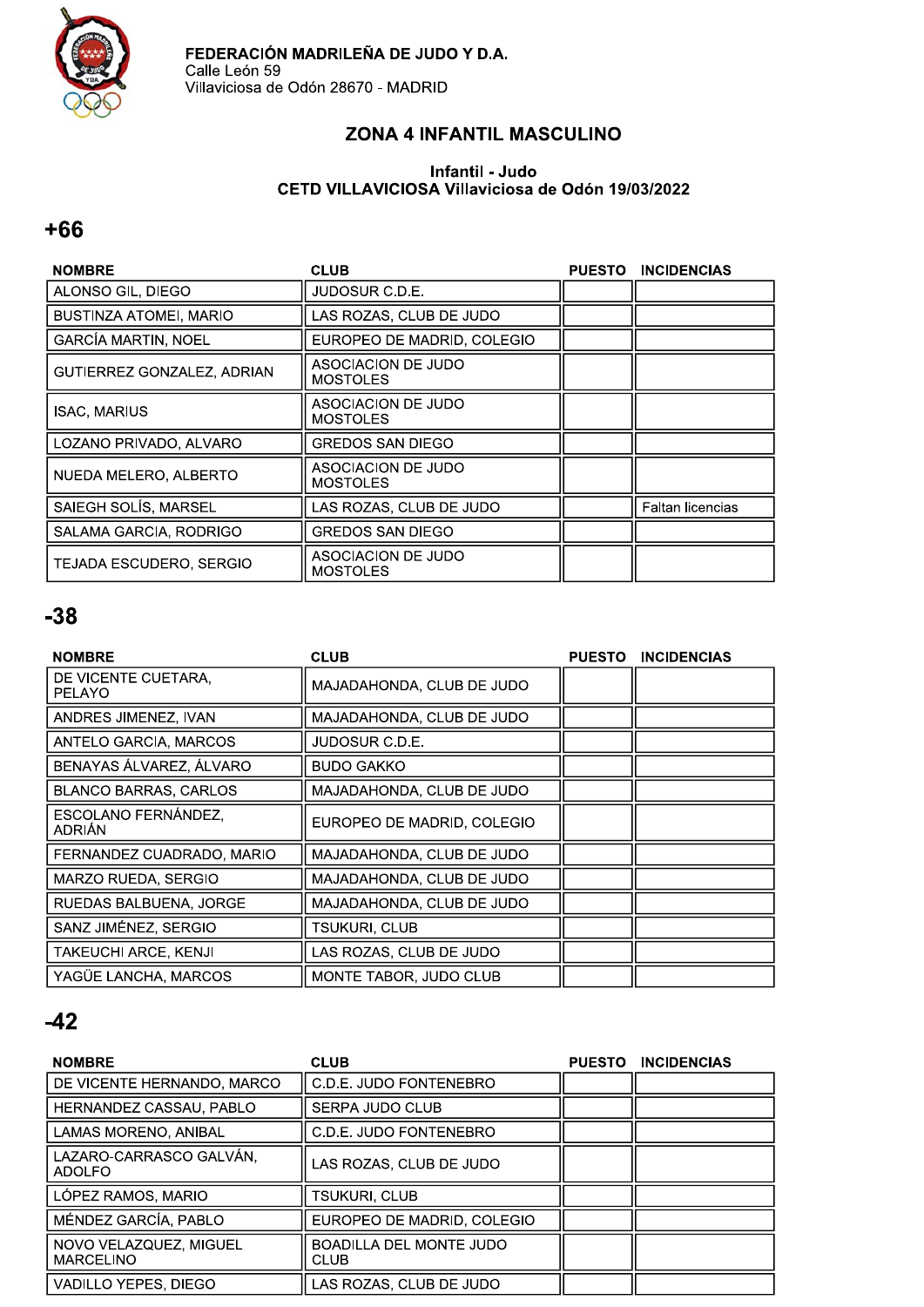

| <b>NOMBRE</b>                        | <b>CLUB</b>                           | <b>PUESTO</b> | <b>INCIDENCIAS</b> |
|--------------------------------------|---------------------------------------|---------------|--------------------|
| ÁLVAREZ TRUEBA, IGNACIO              | ALPEDRETE, AYUNTAMIENTO               |               |                    |
| BERRUEZO GABALDÓN,<br><b>GONZALO</b> | LAS ROZAS, CLUB DE JUDO               |               |                    |
| <b>BRAVO CEJAS, ENRIQUE</b>          | ASOCIACION DE JUDO<br><b>MOSTOLES</b> |               |                    |
| CAÑADILLA NIEVES, JORGE              | <b>GREDOS SAN DIEGO</b>               |               |                    |
| FERNANDEZ PEREZAGUA,<br>DANIEL       | <b>GREDOS SAN DIEGO</b>               |               | Faltan licencias   |
| GONZALEZ CAMARILLO, PABLO            | C.D.E. JUDO FONTENEBRO                |               |                    |
| LOPEZ MARTIN-CHICO, ALVARO           | <b>IBARAKI, CLUB</b>                  |               |                    |
| LUIS RUBIO, LUCAS                    | <b>IBARAKI, CLUB</b>                  |               |                    |
| MORAN LORENTE, PABLO                 | LEE, GIMNASIO                         |               |                    |
| ORTIZ CALZADO, IKER                  | C.D.E. JUDO FONTENEBRO                |               |                    |
| PATIÑO MARKIV, ADRIAN                | ASOCIACION DE JUDO<br><b>MOSTOLES</b> |               |                    |
| PRIETO DIAZ, RODRIGO                 | LEE, GIMNASIO                         |               |                    |
| RADLICA, ADAM RYSZARD                | ASOCIACION DE JUDO<br><b>MOSTOLES</b> |               |                    |
| ROSADO CAÑAS, HUGO                   | C.D.E. JUDO FONTENEBRO                |               |                    |
| SANCHEZ GARCIA, MIGUEL               | C.D.E. JUDO FONTENEBRO                |               |                    |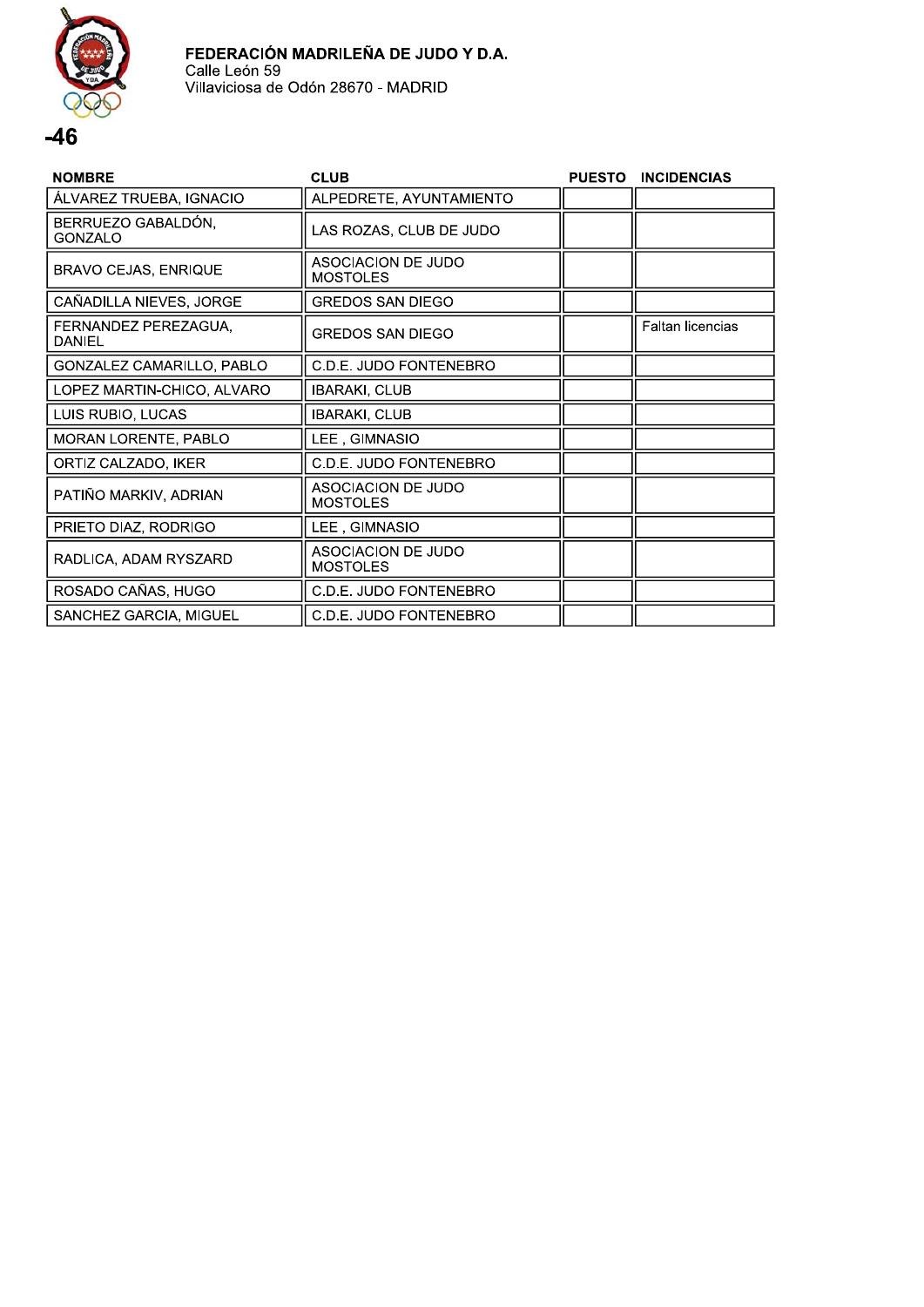

| <b>NOMBRE</b>                               | <b>CLUB</b>                                   | <b>PUESTO</b> | <b>INCIDENCIAS</b> |
|---------------------------------------------|-----------------------------------------------|---------------|--------------------|
| <b>BELBE, PAUL MARIUS</b>                   | <b>GREDOS SAN DIEGO</b>                       |               | Faltan licencias   |
| CARDENAL LÓPEZ-SANTOS,<br><b>SANTIAGO</b>   | EUROPEO DE MADRID, COLEGIO                    |               |                    |
| CASTRO CEBRIAN, PABLO                       | <b>ASOCIACION DE JUDO</b><br><b>MOSTOLES</b>  |               |                    |
| CORREDOR PRADELL, SAMUEL                    | C.D.E. JUDO CLUB BRUNETE                      |               |                    |
| CUELLAR DUMITRASCU,<br><b>ENRIQUE</b>       | C.D.E. JUDO ALCORCON<br><b>CARLOS ARROYO</b>  |               |                    |
| DE LA ALDEA CADENAS, JAIRO                  | ASOCIACION DE JUDO<br><b>MOSTOLES</b>         |               |                    |
| FREIRE GARCIA-SERRANO,<br><b>MATEO</b>      | C.D.E. JUDO FONTENEBRO                        |               |                    |
| <b>GOMEZ ANTONA, JAVIER</b>                 | <b>GREDOS SAN DIEGO</b>                       |               |                    |
| GOMEZ JIMENEZ, SAMUEL                       | C.D.E. JUDO ALCORCON<br><b>CARLOS ARROYO</b>  |               |                    |
| HERGUEDAS CABRERO, IVAN                     | TSUKURI, CLUB                                 |               |                    |
| HERRERO VELASCO, DANIEL                     | C.D.E. JUDO FONTENEBRO                        |               |                    |
| IZQUIERDO CASILLAS, DANIEL                  | <b>ASOCIACION DE JUDO</b><br><b>MOSTOLES</b>  |               |                    |
| <b>JIMENEZ</b><br>FERNÁNDEZ-BARREDO, NATHAN | <b>IBARAKI, CLUB</b>                          |               |                    |
| MAROTO GARCÍA-MIGUEL,<br><b>LUCAS</b>       | <b>GREDOS SAN DIEGO</b>                       |               | Faltan licencias   |
| MIGUELEZ BRACCO, LUCAS                      | MONTE TABOR, JUDO CLUB                        |               |                    |
| PICAZO VIÑAS, RAUL                          | LEE, GIMNASIO                                 |               |                    |
| RODRIGUEZ AGUADO, IKER                      | <b>BOADILLA DEL MONTE JUDO</b><br><b>CLUB</b> |               |                    |
| ROYO SAEZ, IVAN                             | ASOCIACION DE JUDO<br><b>MOSTOLES</b>         |               |                    |
| SOÑORA SOTO, MARIO                          | <b>JUDO CLUB POZUELO</b>                      |               |                    |
| ZURDO COBIÁN. MATEO                         | CRISTO REY. LAS ROZAS                         |               |                    |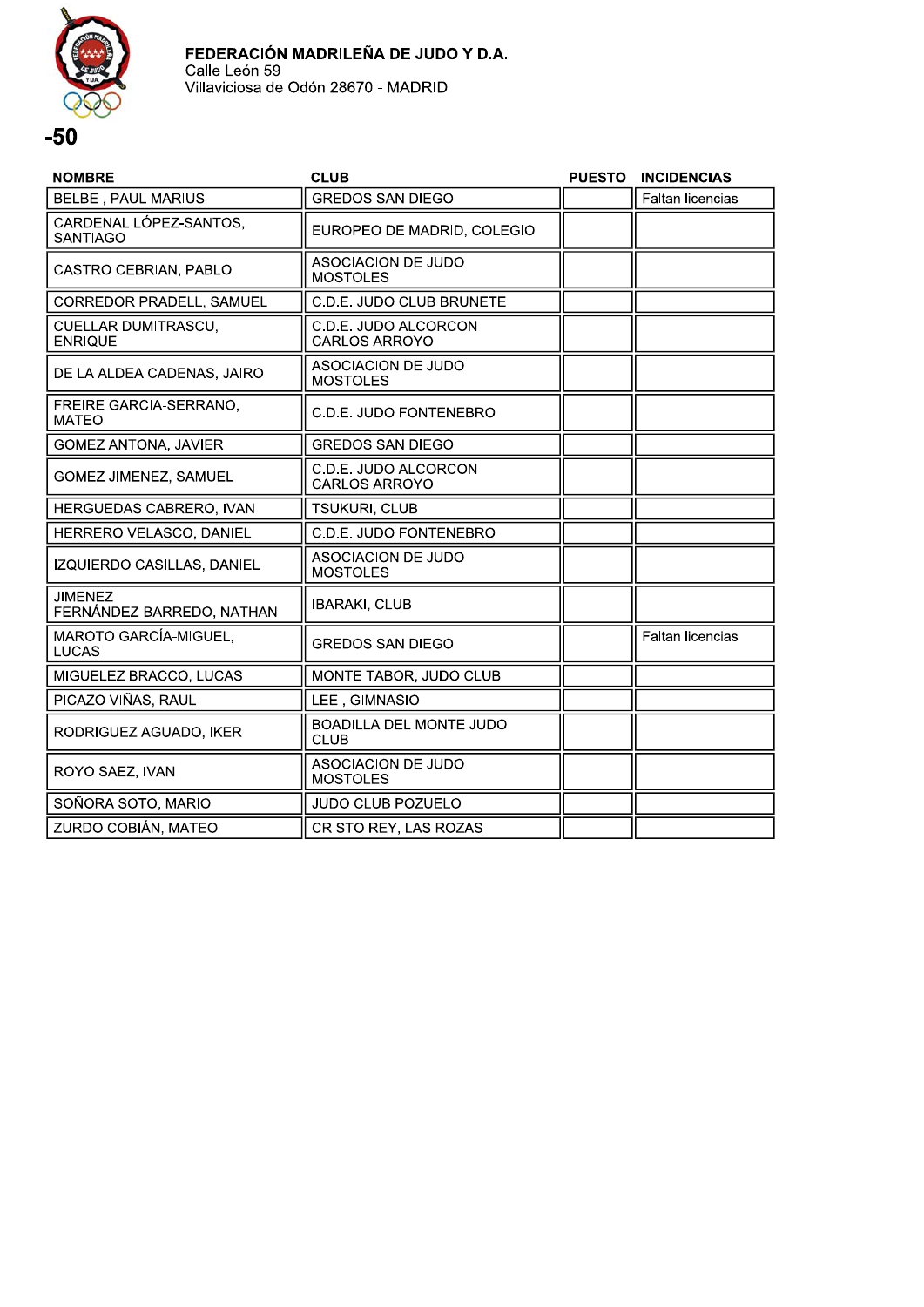

| <b>NOMBRE</b>                             | <b>CLUB</b>                                  | <b>PUESTO</b> | <b>INCIDENCIAS</b>      |
|-------------------------------------------|----------------------------------------------|---------------|-------------------------|
| CRUZ TERROBA, JUAN                        | C.D.E. JUDO CLUB BRUNETE                     |               |                         |
| DIAZ DE LIAÑO GUIJARRO,<br><b>NICOLAS</b> | <b>ASOCIACION DE JUDO</b><br><b>MOSTOLES</b> |               |                         |
| FERNÁNDEZ BIEDMA, ADRIÁN                  | LAS ROZAS, CLUB DE JUDO                      |               |                         |
| FERNANDEZ MOLINA, GONZALO                 | ASOCIACION DE JUDO<br><b>MOSTOLES</b>        |               |                         |
| GONZALEZ LOPEZ, ALEJANDRO                 | <b>JUDO CUBAS MISTRAL</b>                    |               |                         |
| HERNANDEZ BOSQUET, CARLOS<br>VENTURA      | ASOCIACION DE JUDO<br><b>MOSTOLES</b>        |               |                         |
| HERNANDEZ GUTIERREZ, SAUL                 | C.D.E. JUDO ALCORCON<br><b>CARLOS ARROYO</b> |               |                         |
| ILEA, ALEX MÁXIMO                         | <b>ASOCIACION DE JUDO</b><br><b>MOSTOLES</b> |               | <b>Faltan licencias</b> |
| LOPEZ-TERCERO SANTIAGO,<br><b>MARCO</b>   | LEE, GIMNASIO                                |               |                         |
| MARIBLANCA CAMUÑAS, YOEL                  | LEE, GIMNASIO                                |               |                         |
| MARTÍN IBAÑEZ, IGNACIO                    | LAS ROZAS, CLUB DE JUDO                      |               | Faltan licencias        |
| MEDINA DEL ÁLAMO, MARCOS                  | <b>GREDOS SAN DIEGO</b>                      |               |                         |
| MORA GOMEZ, MIGUEL ANGEL                  | <b>GREDOS SAN DIEGO</b>                      |               | Faltan licencias        |
| MORENO RAMÍREZ, RAFAEL                    | ENCINAS DE BOADILLA, CLUB                    |               |                         |
| NIEBLA TOME, ALEJANDRO                    | C.D.E. JUDO FONTENEBRO                       |               | Faltan licencias        |
| RIVAS RESINA, ALEJANDRO                   | <b>GREDOS SAN DIEGO</b>                      |               | Faltan licencias        |
| RODRIGUEZ VIZCAINO,<br><b>GONZALO</b>     | <b>IBARAKI, CLUB</b>                         |               |                         |
| SANTURDE RUIZ. EDUARDO                    | LEE, GIMNASIO                                |               |                         |

| <b>NOMBRE</b>                             | <b>CLUB</b>                                   | <b>PUESTO</b> | <b>INCIDENCIAS</b>      |
|-------------------------------------------|-----------------------------------------------|---------------|-------------------------|
| BRAVO SANCHEZ-RUBIO, AARON                | <b>IBARAKI, CLUB</b>                          |               |                         |
| CAMUÑAS DIAZ-MINGO, LUIS                  | <b>GREDOS SAN DIEGO</b>                       |               |                         |
| DE BENITO CARREÑO,<br><b>GUILLERMO</b>    | <b>JUDO CLUB CASVI BOADILLA</b>               |               | <b>Faltan licencias</b> |
| FERNANDEZ GARCIA.<br><b>GUILLERMO</b>     | LAS ROZAS, CLUB DE JUDO                       |               |                         |
| <b>GANZO FRUTOS, MATEO</b>                | LAS ROZAS, CLUB DE JUDO                       |               |                         |
| GONZALEZ ZSOLCAI, VALENTIN                | <b>SERPA JUDO CLUB</b>                        |               |                         |
| HERNÁNDEZ MORÁN, SERGIO                   | LAS ROZAS, CLUB DE JUDO                       |               |                         |
| IBAÑEZ TOVAR, MARIO                       | SERPA JUDO CLUB                               |               |                         |
| LEBRUSAN CILLA, JAVIER                    | SERPA JUDO CLUB                               |               |                         |
| <b>MATA VERA, AARON</b>                   | <b>BOADILLA DEL MONTE JUDO</b><br><b>CLUB</b> |               |                         |
| MORENO LOPEZ, JONATHAN                    | <b>GREDOS SAN DIEGO</b>                       |               | <b>Faltan licencias</b> |
| REDONDO FLOR, ADRIAN                      | <b>ASOCIACION DE JUDO</b><br><b>MOSTOLES</b>  |               |                         |
| REINA HERNANDO, JAVIER                    | <b>IBARAKI, CLUB</b>                          |               |                         |
| URUÑUELA RIVAS, PABLO                     | C.D.E. JUDO FONTENEBRO                        |               |                         |
| YANAC ESCUDERO, LEONARDO<br><b>ANDRES</b> | LEE, GIMNASIO                                 |               |                         |
| YANGUAS SANCHEZ, GONZALO                  | C.D.E. JUDO VILLALBA<br>KAZOKUKAN             |               |                         |